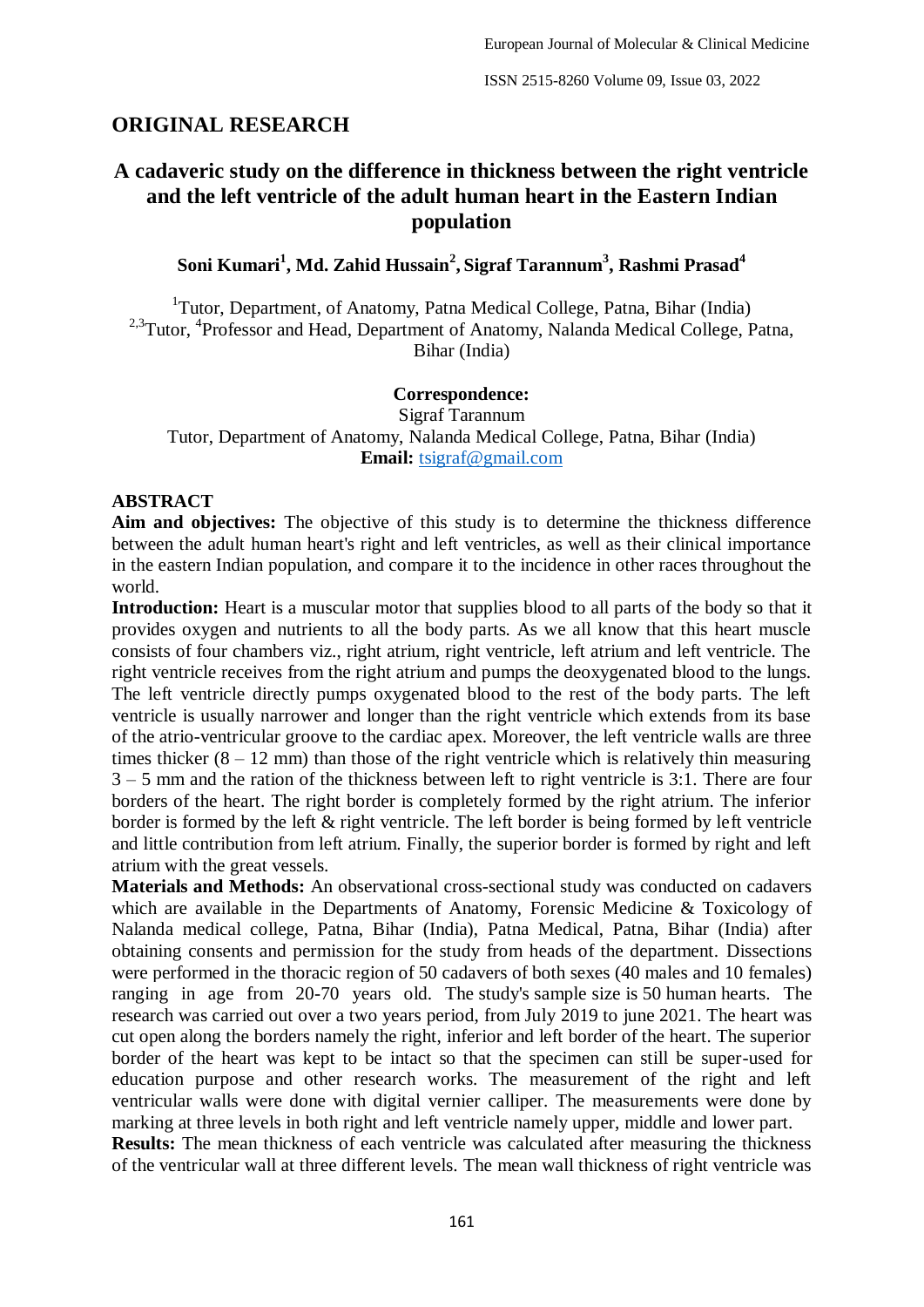calculated to be 9 mm. The mean thickness of left ventricle was estimated to be 13 mm. The mean ratio was found to be 1:1.4 when comparing the thickness of right and left ventricle. The middle part of the right ventricle had a mean thickness of 8 mm. The middle part of the left ventricle had a mean thickness of 8 mm. In the middle portion, the mean thickness ratio of the right and left ventricles is 1:1.8.

**Conclusion**: The ratio of the thickness of the wall of left and right ventricle is well known as 3:1. Quite oppositely, in our study we found the ratio as 1:1.4.The thickness of the right ventricle was found to be greater than the usual thickness reported in previous research.

We wish to continue the study with a larger sample size to compare the results obtained from the present study. This study is important for the teaching and acknowledgment of undergraduate and postgraduate students in the department of anatomy, as well as for routine cardiothoracic surgery procedures that require knowledge of anatomical variations in the thickness of the ventricular wall of the human heart.

**Keywords**: Hypertrophy, left ventricle, Hypertrophied Cardiomyopathy

### **INTRODUCTION**

The heart is a muscular motor that supplies blood to all parts of the body so that it provides oxygen and nutrients to all the body parts. As we all know, this heart muscle consists of four chambers: the right atrium, right ventricle, left atrium, and left ventricle. The right ventricle receives blood from the right atrium and pumps the deoxygenated blood to the lungs. The left ventricle directly pumps oxygenated blood to the rest of the body parts.<sup>1.</sup> The heart's protrusion on the anterior chest wall during quiet respiration can be classified into one of three general types that continue into one another:

- 1. The oblique (most common);
- 2. The horizontal; and
- 3. The vertical.

These outlines may be related to the overall body build and mostly to the position of the diaphragm. The horizontal outline of the heart tends to occur in a high diaphragm and a shorter body trunk, whereas the vertical one is related to a low-level diaphragm and a slender body trunk.  $2$  The left ventricle is usually narrower and longer than the right ventricle, which extends from the base of the atrio-ventricular groove to the cardiac apex. Moreover, the left ventricle walls are three times thicker (8–12 mm) than those of the right ventricle, which is relatively thin, measuring 3–5 mm, and the ration of the thickness between the left and right ventricle is 3:1.1. There are four borders around the heart. The right border is completely formed by the right atrium. The inferior border is formed by the left and right ventricles. The left border is being formed by the left ventricle and a little contribution from the left atrium. Finally, the superior border is formed by the right and left atriums with the great vessels. Obese children aged 2 years or less have a greater left ventricular mass compared with normal weight controls.<sup>3</sup> Hypertrophic cardiomyopathy is characterised by the thickening of myocardial walls, particularly a haphazard thickening of the interventricular septum in comparison to the posterior wall. Likewise, an athlete's heart might be physiologically hypertrophied in a uniform fashion.<sup>1</sup> So, the purpose of this study is to evaluate the thickening of the walls of the left and right ventricles of the adult human heart.

### **AIM AND OBJECTIVES**

The objective of this study is to determine the thickness difference between the adult human heart's right and left ventricles, as well as their clinical importance in the eastern Indian population, and compare it to the incidence in other races throughout the world.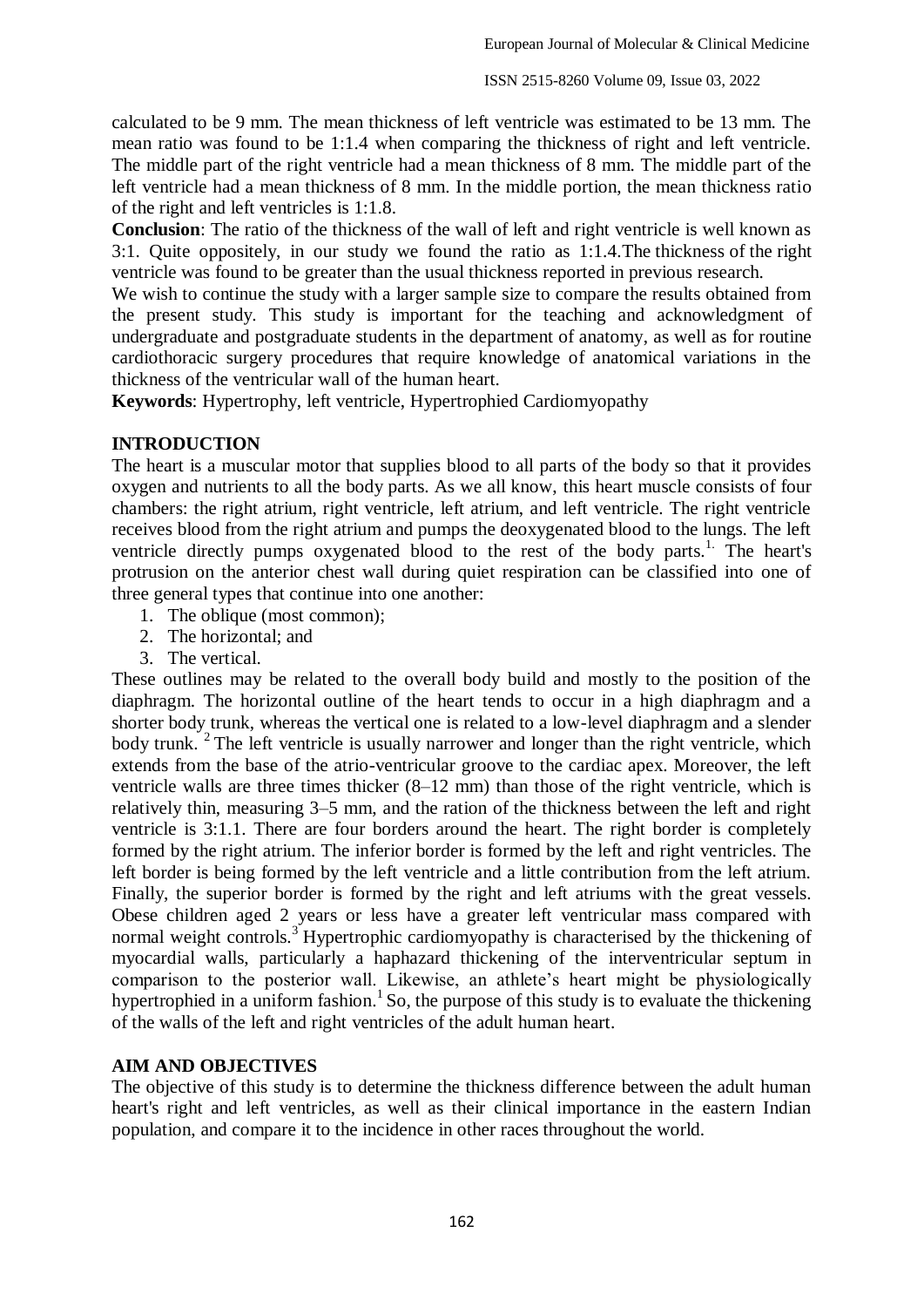### **MATERIALS AND METHODS**

This prospective and observational study was conducted on cadavers which are available in the Departments of Anatomy, Forensic Medicine & Toxicology of Nalanda medical college (Patna, Bihar, India), Patna Medical college (Patna, Bihar, India) after obtaining consents and permission for the study from heads of the department and after receiving approval from the institutional ethical committee. Dissections were performed in the thoracic region of 50 cadavers of both sexes (40 males and 10 females) ranging in age from 20-70 years old. The study's sample size is 50 human hearts. The research was carried out over a twoyears period, from July 2019 to june 2021.The thyroid gland was exposed according to Cunningham's practical manual of anatomy guideline. The heart was cut open along the borders namely the right, inferior and left border of the heart. The superior border of the heart was kept to be intact so that the specimen can still be super-used for education purpose and other research works. A digital vernier calliper was used to measure the right and left ventri cular walls. The measurements were done by marking at three levels in both right and left ventricle namely upper, middle and lower part.

### **CRITERIA FOR INCLUSION**

The study will include normal adult human heart.

### **CRITERIA FOR EXCLUSION**

- 1. Partially deformed specimens will be excluded from the study.
- 2. The study will exclude any specimens with abnormalities or heart disorders.
- 3. The heart of children were not included in the study.

### **RESULTS**

After measuring the thickness of the wall of the ventricles at three different levels, the mean thickness of each ventricle was calculated. The mean wall thickness of right ventricle was calculated to be 9 mm. The mean thickness of left ventricle was estimated to be 13 mm. The mean ratio was found to be 1:1.4 when comparing the thickness of right and left ventricle (Table 1). The mean ratio of the thickness of lower part of the right and left ventricle was found to be 1: 1.9 (Table 1). The middle part of the right ventricle had a mean thickness of 8 mm. The mean thickness of left ventricle was estimated to be 13 mm. The mean ratio of the thickness of right and left ventricle in the middle part is 1: 1.8 (Table 1). The mean thickness of the upper part of the upper part of the right ventricle is 10 mm. The mean thickness of the upper part of the left ventricle is 15 mm, the ratio is 1: 1.5 (Table 1). The wall of both right and left ventricle is the thickest in the upper part and thinnest in the lower part as mentioned in Table 1.

| Table 1: A chart showing the mean thickness of the right and left ventricles |  |  |  |
|------------------------------------------------------------------------------|--|--|--|
|                                                                              |  |  |  |

| <b>Parameters</b>                 | <b>Right ventricle (mm)</b> | Left ventricle (mm) | <b>Ratio</b> |
|-----------------------------------|-----------------------------|---------------------|--------------|
| <b>Overall Mean thickness</b>     | 9.0                         | 13.0                | 1:1.4        |
| Mean thickness of the lower part  | 6.60                        | 12.8                | 1.1.9        |
| Mean thickness of the middle part | $8.0\,$                     | 13.0                | 1:1.8        |
| Mean thickness of the upper part  | 0.0                         | 15.0                | 1:1.5        |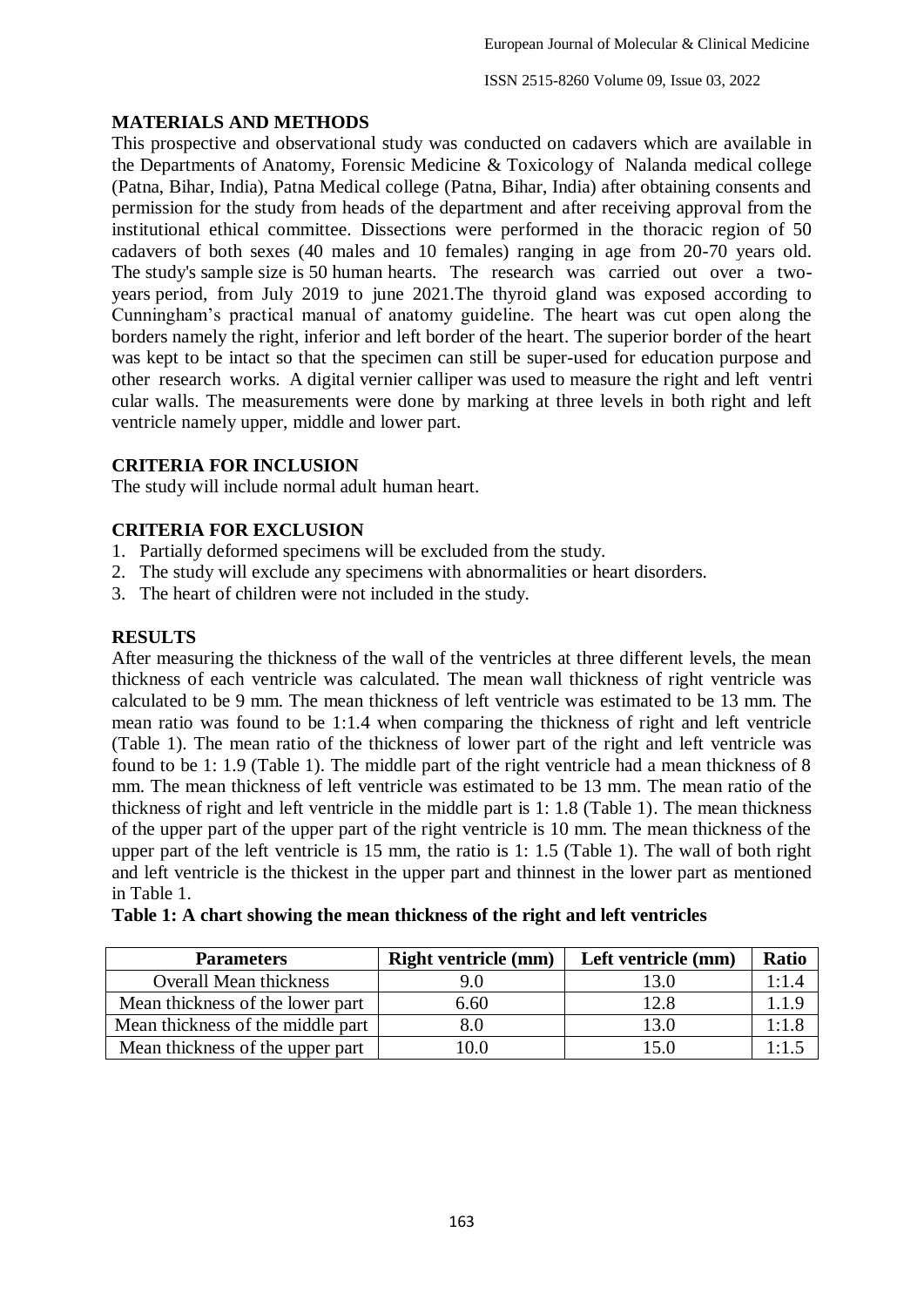ISSN 2515-8260 Volume 09, Issue 03, 2022



Graph 1: A Graph showing the mean thickness of the right and left ventricles in human hearts



**Fig. 1:** Section of human heart showing the measurement of ventricular wall.



**Fig. 2:** The thickness of the ventricular wall is indicated by an arrow in a section of the human heart  $(A = right$  ventricular wall,  $B = left$  ventricular wall).

### **DISCUSSION**

The mean difference in the size of the two ventricles in an adult is well known and the ratio of right to left ventricular is 1:3. This is the reason behind the difference in the resistance of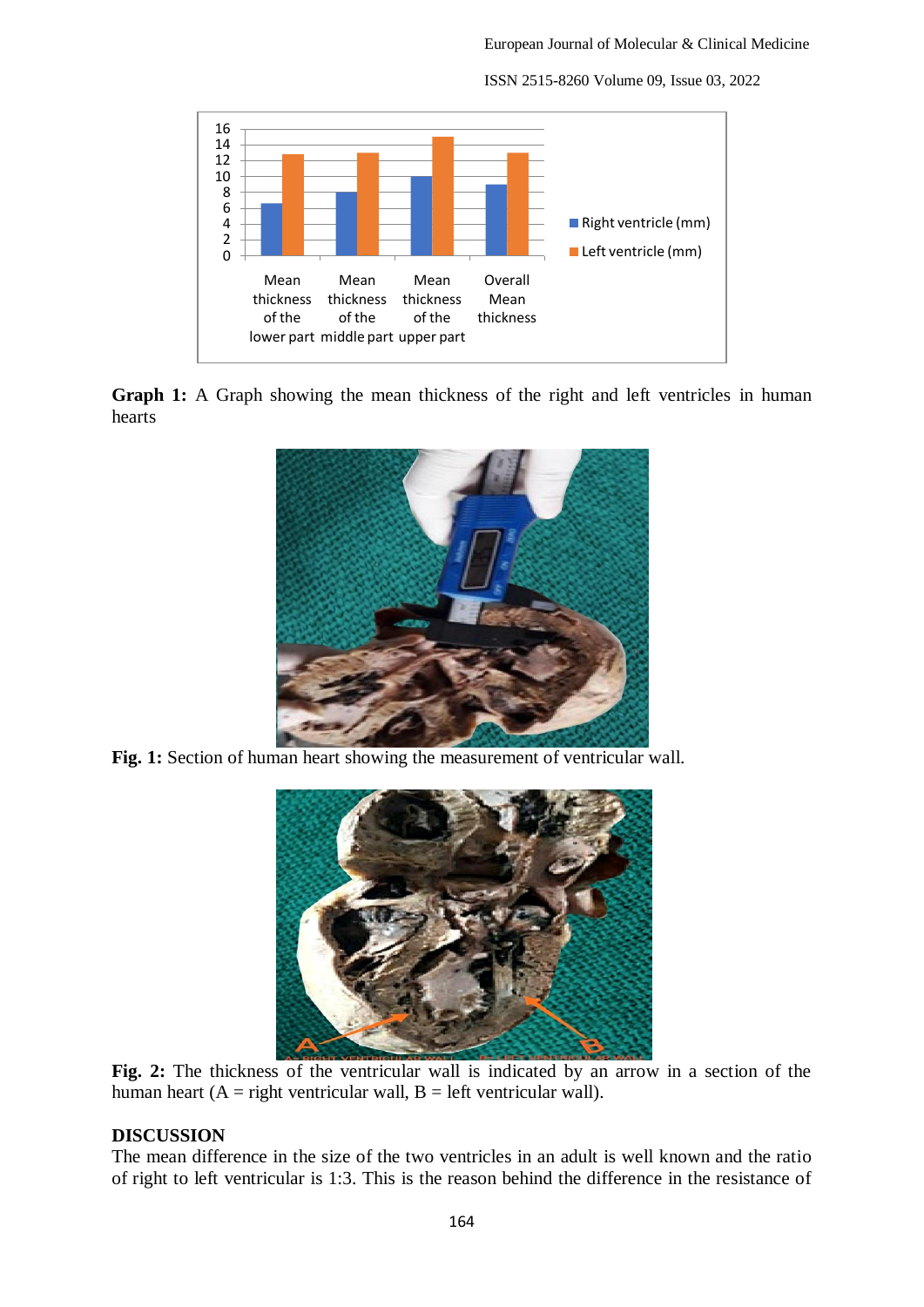#### ISSN 2515-8260 Volume 09, Issue 03, 2022

the two circulations, which are systemic and pulmonary. In foetal life, the difference in ventricular size remains unknown.<sup>4</sup> Unfortunately, the present study showed varying results for this well-established ratio of the thickness of the right and left ventricular walls. In our present study, the mean ratio of the right and left ventricle thickness was found to be 1: 1.4. In fact, there are few studies on the thickness of the ventricles of a normal human adult heart. After the age of 1 year, cardiomyocytes have reached their final number as in adults, and changes in LVM reflect the growth of myocytes (hypertrophy) as a response to high pressure or volume load.<sup>5</sup> Although feeding can influence infant growth, the relationship between coronary heart disease mortality and weight at one year is unaffected by the method of feeding in infancy.<sup>6</sup> One link between under nutrition in late 30s gestation and a persisting increase in left ventricular mass could be mediated through cardiovascular adaptive changes that are happening in-utero.<sup>7</sup> When cardiovascular risk factors are present from childhood, they usually persist into adulthood and predispose those children to an increased risk of cardiovascular events in adult life.<sup>8</sup> The RV wall is about 2–5 mm in thickness and weighs  $25 - 5g/m$ 2. It is mainly composed of deep and superficial muscle layers.<sup>9</sup> In our study, the mean thickness of the right ventricular wall was found to be 9 mm. The muscular wall of the normal RV is usually 3 to 5 mm in thickness, but in certain situations, like pressure overload, the RV wall thickness may even exceed that of the LV.<sup>10</sup> The right ventricular wall thickness in our study was likewise a little thicker than usual. This could be attributed to the adaptive changes of the heart musculature due to pressure overload. The wall of the left ventricle is 8– 12 mm thick.<sup>1</sup> In our present study, the mean thickness of the left ventricle was measured to be 13 mm. Due to the oblique positioning of the heart, the RV apex is inferior to the LV apex, and at times when the RV is conspicuous, the heart can appear to have a bifid apex.<sup>11</sup> When the pericardium is removed, the major part of the heart that is visible from the front is the ventricular mass. Here, the morphologically right ventricle occupies the greater part. The left ventricle appears only as a narrow slit along the left cardiac border. The shape of the heart generally looks like a pyramid with a base and an apex. The apex points downward, forward, and to the left, whereas the base faces posteriorly and to the right.<sup>12</sup> The myocardium in patients with hypertrophied cardiomyopathy is heterogeneously thickened, and the fractional thickening and circumferential shortening of the abnormally thickened myocardium are reduced compared with healthy subjects. $13$  In our study, the thickness of the right ventricle and also of the left ventricle were not the same at different levels. We discovered that the ventricular walls are thickest in the upper part and gradually thin out after that the ventricular walls are the thinnest in the lower part. The differentiation between physiological left ventricular (LV) hypertrophy secondary to exercise and hypertrophic cardiomyopathy (HCM) is a complex and increasingly common clinical enigma.<sup>14</sup> As observed in our study, the wall of both the right and left ventricle is the thickest in the upper part and the thinnest in the lower part.

### **CONCLUSION**

The ratio of the thickness of the walls of the left and right ventricles is well known as 3:1. Quite the oppositely, in our study, we found the ratio to be 1:1.4. In this study, the thickness of the right ventricle was found to be greater than the normal thickness reported in previous research. We wish to continue the study with a larger sample size to compare the results obtained from the present study. This study is important for the teaching and acknowledgment of undergraduate and postgraduate students in the department of anatomy, as well as for routine cardiothoracic surgery procedures that require knowledge of anatomical variations in the thickness of the ventricular wall of the human heart.